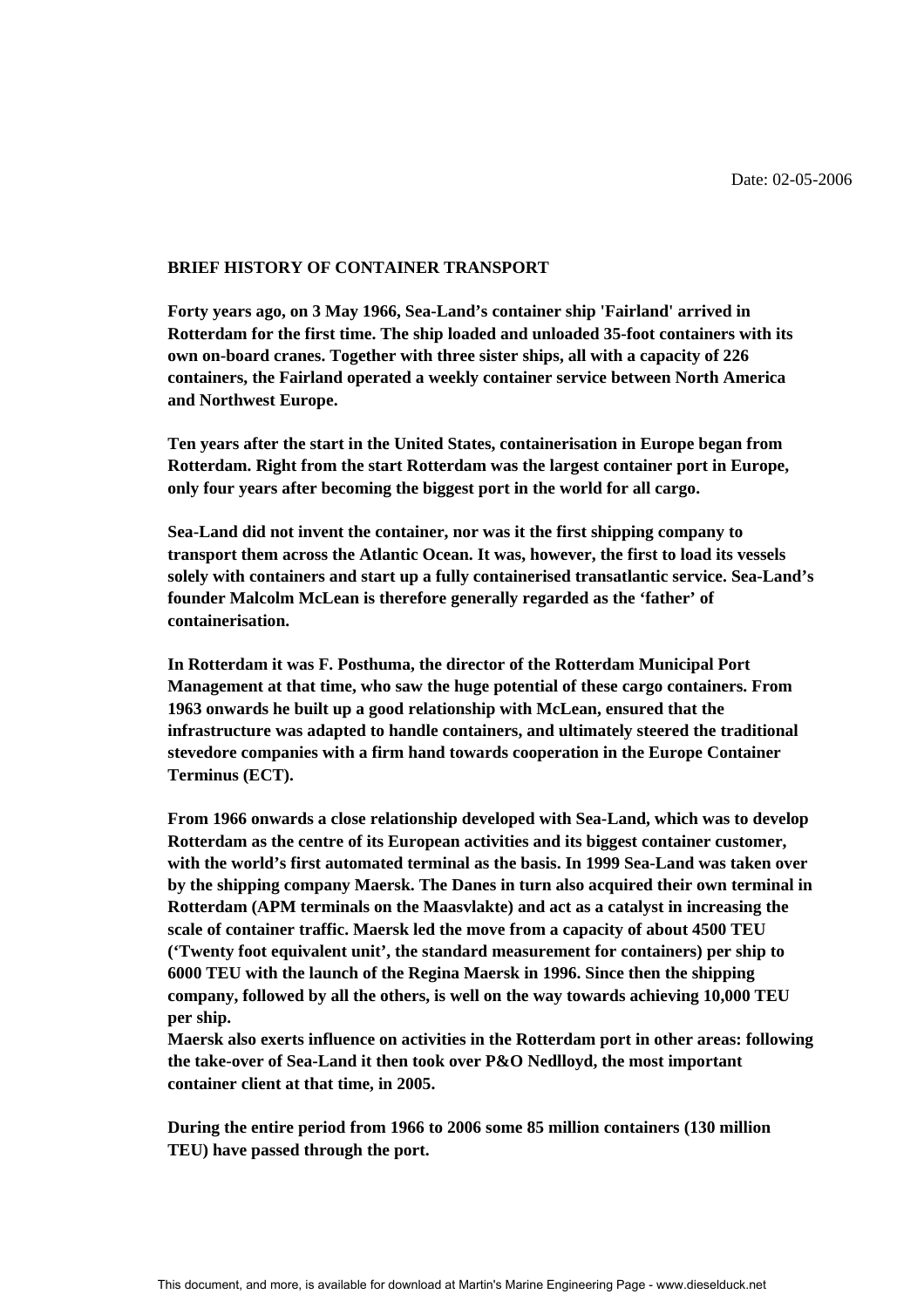# **Pre-history**

Containers have been used for transport for a long time. In World War I the Americans transported their ammunition in containers to Europe. From 1928 onwards the European railways used them for door-to-door transport to facilitate the exchange between train and lorry, and in this way to improve their competitive position.(\*) The Dutch door-to-door forwarder Van Gend & Loos, for example, transported goods to and from the train, first in wooden containers and later in metal ones.

After World War II, the emphasis turned back to the sea once again. The English railway companies transported containers across the English Channel and 'boxes' were transported by shipping companies between European ports. Until the mid-1960s this type of maritime transport was still child's play in Europe and there was virtually no standardisation. In the United States, however, container transport had been going from strength to strength since April 1956. One of the driving forces behind this was the road haulier Malcolm McLean, the founder of Sea-Land.

#### **America as pioneer**

McLean was a major American road haulier. On his north-south transport routes he encountered many problems because of each state's varying stipulations on the dimensions and axle weight of his vehicles. For this reason, from April 1956 onwards he used containers on a converted tanker, the 'Ideal X' with 58 containers, in a service from Newark (near New York) to Houston (Texas). Initially these containers were transported complete with chassis, but later without so that some stacking was possible.

It became a success because it was faster and cheaper than the difficult road transport. It was not long before MacLean had dozens of converted tankers and dry cargo ships, plenty of which were available from the surplus war fleet, plying the route.

The network was expanded from the east coast and included some 25 ports along the coast of the United States, Puerto Rico, Alaska, the Dominican Republic and Panama. These ports were adapted to provide more storage capacity for the containers. The ships too underwent more fundamental conversions for container transport, such as by installing bridge cranes on the ships. Other shipping companies such as Matson and American Export Line also followed the trend.

MacLean used a container 35 feet long, derived from American standard units of measurement. Since the Far East and Europe were also transporting goods by container, a more universal length needed to be developed. During tumultuous international meetings – since everyone had been developing its own dimensions – the standard size eventually agreed on was  $20x8x8$  feet. (= 1 TEU). Weights, the precise construction of the containers, stowing order in the holds of the ships, etc., were also stipulated. There can be no logistical development without standardisation!

Countless variants could then be made to the standard size: according to use (tank containers, open tops, refrigerated containers) and format (longer: 40 feet or 45 feet, slightly higher: 8 and 9 feet 6 inches and the European dimensions etc.).

Partly because of this differentiation, the shipping companies also introduced computerisation to organise their shipping. In the USA container transport received an enormous boost due to the war in Vietnam and its tremendous need for supplies. Compared to the USA, container transport in Europe in 1996 did not amount to very much.